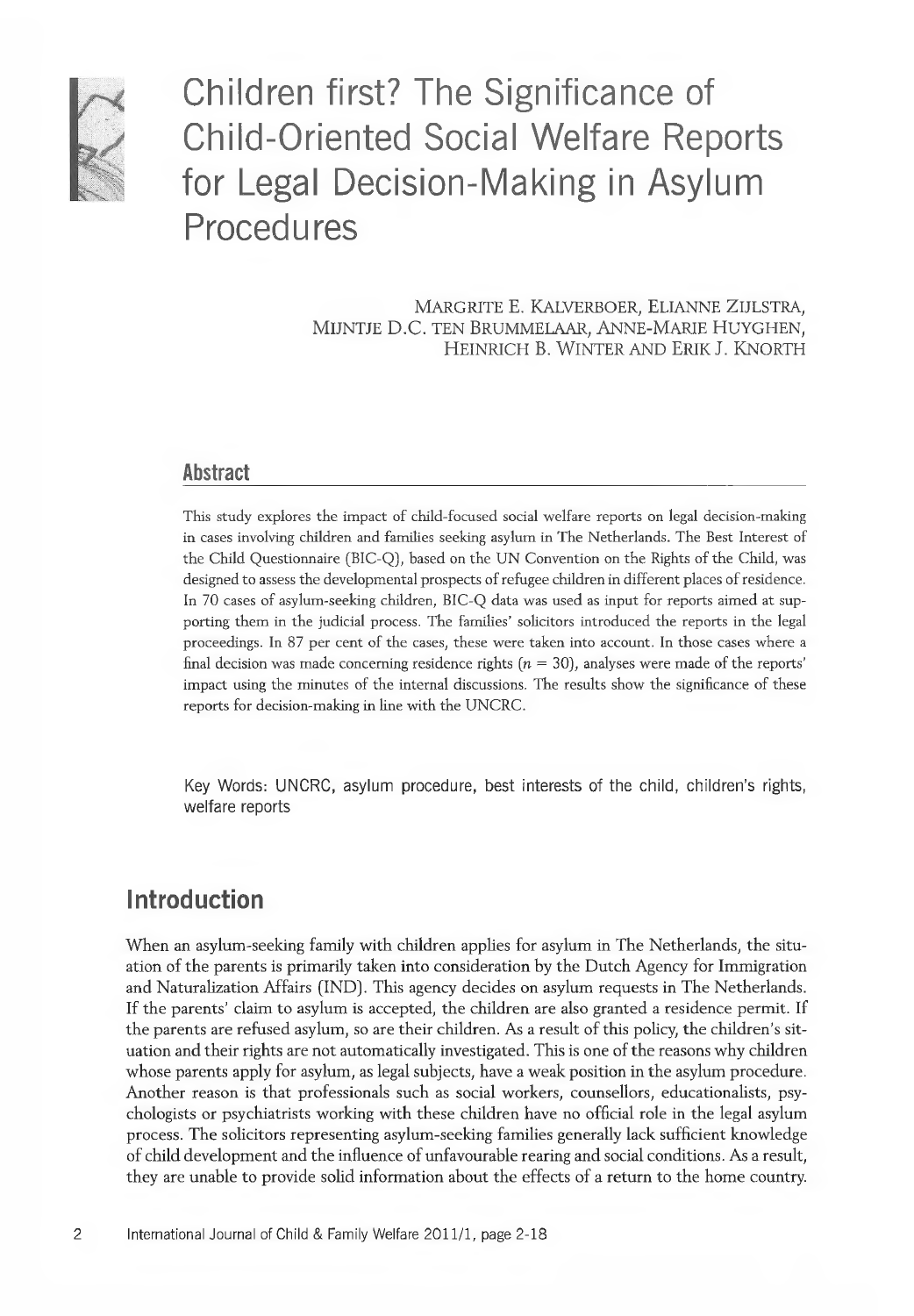This leads to such information not being included in the legal procedures. For a long period of time, it was also the general opinion amongst solicitors that this type of information would not really be of influence on the decisions made by the IND and, therefore, was rarely included in legal reports (Kalverboer & Zijlstra, 2006a, 2006b, 2008; Kalverboer, Zijlstra & Knorth, 2009). We know from several international studies that asylum-seeking children often have severe emotional problems; they are vulnerable because of their experiences in the home country, the flight and the deprivation in the host countries (Bean, 2006; Bean, Eurlings-Bontekoe & Spinhoven, 2005; Fazel & Stein, 2003; Hodes, Jagdev, Chandra & Cunniff, 2008; Montgomery & Foldsprang, 2005). Many parents suffer from severe emotional or psychiatric problems such as PTSD (post traumatic stress disorder), which undermines their ability to raise their children (Fazel & Stein, 2003; Hallas et al., 2007; Hodes et al., 2008; Kalverboer & Zijlstra, 2006a, 2006b, 2008; Kalverboer et al., 2009; Montgomery & Foldsprang, 2005).

That the situation of asylum-seeking children should be a point of consideration in the Dutch asylum procedure, as well as in the other European Union (EU) countries, is determined in the EU policy on children's rights. Several directives concerning the EU asylum policy refer to the United Nations Convention on the Rights of the Child (UNCRC). This convention contains the major international obligations regarding children (Martin & Curran, 2007). The UNCRC is legally binding on those countries which have ratified it, as have all EU member states. The convention came into force in The Netherlands on 8 March 1995.

In 2005, at the request of and in cooperation with the Dutch section of the NGO Defence for Children International, the team of authors initiated a study to examine whether case-oriented welfare reports could have an impact on decisions made by the Dutch IND. The reports focus on issues of social welfare, such as the children's development and prospects, family circumstances, and the rights of children as minor asylum seekers or refugees. The aim was to gain insight into the position of the children and to contribute to the improvement of their position by having the UNCRC taken more seriously in asylum law and policy.

In The Netherlands, no such reports were available, so reports were prepared/written by a specially trained team of social welfare specialists (i.e. a child psychologist and a remedial pedagogue, with the assistance of Master's students) who were familiar with the situation of asylum-seeking families. Although some studies about the application of social reports in asylum procedures are available in other countries (Fiske & Kenny, 2004), the impact that such reports could have on the administrative and legal decision-making has not been tested and is unknown (Tufnell, 2003). According to Hodes and Tolmac (2005), it is widely believed that well written reports may strengthen the asylum claims.

In this article, we will first address the UNCRC, especially its meaning in the context of EU legislation and the Dutch asylum policy and law. Secondly, we will present the Best Interest of the Child Questionnaire (BIC-Q). This instrument was developed to create a solid base for gathering and processing information about individual asylum cases, and to offer the specialists' team a tool for organizing their welfare reports in a consistent way. Finally, the results of preliminary research into the impact of introducing welfare reports in legal decisions-making procedures related to young asylum seekers will be described. An anonymous case study is used throughout this article as an illustration of the method.

#### **Isatu and aunt May**

Isatu and her aunt May (her mother's sister) from Sierra Leone came to The Netherlands in 2002. In Sierra Leone, Isatu was raised by her father, mother and her aunt May. When Isatu was five years old, her mother was killed by rebels. Her father disappeared during the war and was probably killed as well. Isatu's aunt took care of Isatu and brought her to The Netherlands. She applied for asylum for both Isatu and herself. Since then, she has been Isatu's only care provider and only relative. After a five-year period in The Netherlands as an asylum seeker, Isatu obtained permission from the Dutch government to stay in The Netherlands because of for the danger of circumcision in Sierra Leone. Her aunt, however, did not obtain permission and, according to the judicial authorities, had to return to Sierra Leone. Her lawyer asked the team to provide a social report, based on the BIC-Q, to support a new asylum application for aunt May in which Isatu's situation was taken into consideration.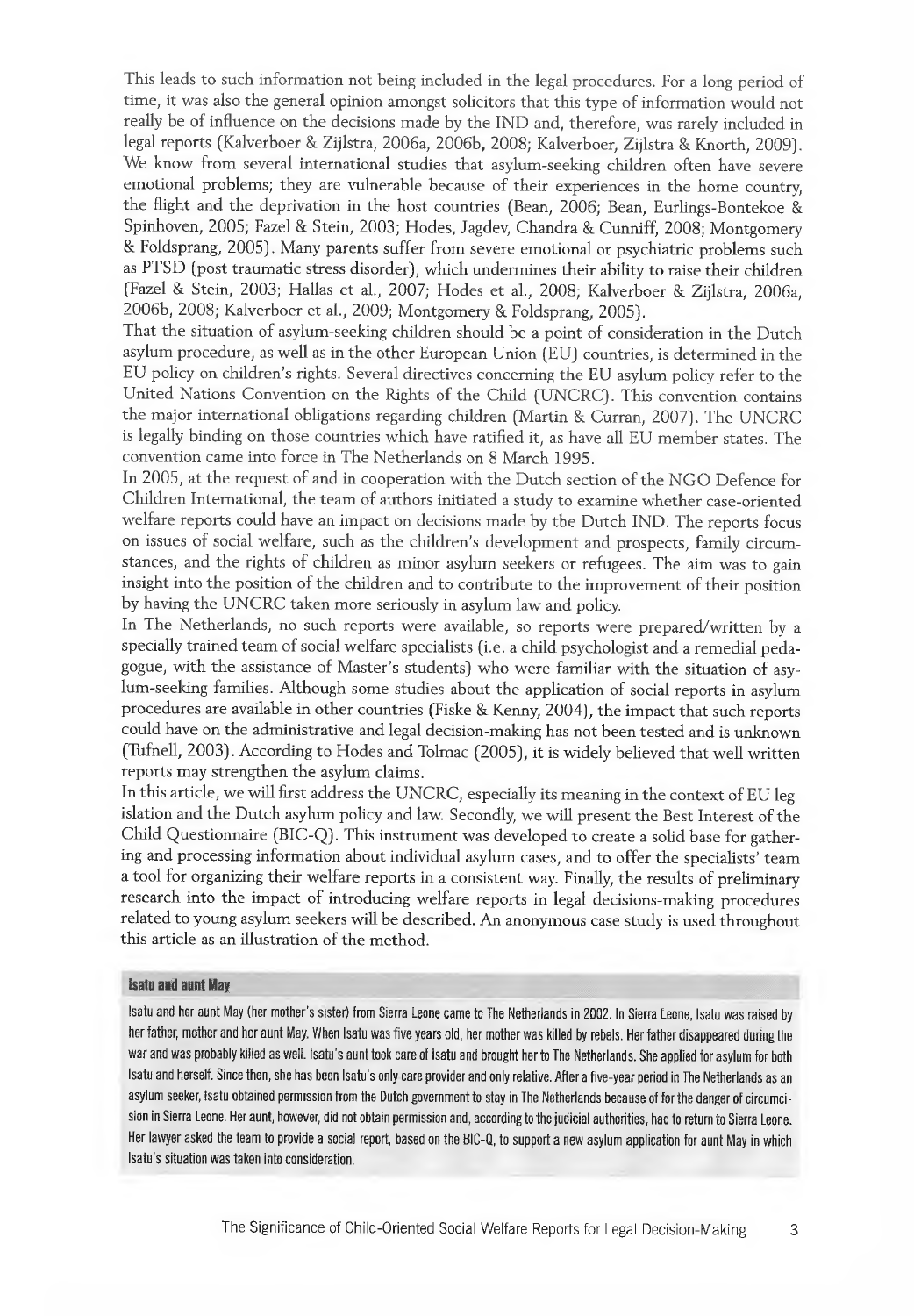# **UNCRC and European Policy on Children's Rights, especially in Asylum Law**

The way in which aspects about children's welfare should be taken into account can be derived from the UNCRC, which was adopted by the General Assembly of the United Nations on 20 November 1989. The UNCRC clusters all of the rights of children in one treaty and grants children rights which go further than those in other treaties. This is one of the main reasons why the convention has added value compared to previously existing regulations. The convention covers not only civil and political rights, but also economic, social and cultural rights. Moreover, these rights are specifically geared to children. The UN Committee on the Rights of the Child is charged with monitoring the fulfilment of obligations under the UNCRC. This Committee consists of eighteen independent experts who are elected for four years by the signatory states. The following articles are considered to be general principles of the UNCRC:

- 1. All the rights guaranteed by the Convention must be available to all children without discrimination of any kind (Article 2*).*
- 2. The best interests of the child must be a primary consideration in all actions concerning children (Article 3).
- 3. All children have the right to life, survival and development (Article 6).
- 4. Children's views must be considered and taken into account in all matters affecting them (Article 12).

These articles are to be considered together. Of all the general principles, the definition and the determination of the meaning of article 3 is the most unclear. The full text of article 3(1) states that "... in all actions concerning children, whether undertaken by public or private social welfare institutions, courts of law, administrative authorities or legislative bodies, the best interests of the child shall be a primary consideration".

According to Freeman (2007), it is often not clear when the best interests of the child prevail over other interests, such as the interests of society. Yet article 3 is regarded as being fundamental to the other provisions in the convention. The 'best interest' principle must be seen as both informed and constrained by the rights and the other principles provided by the convention. Although the convention does not define the 'best interest' concept in article 3(1), the view of the UN Committee on the Rights of the Child concerning specific issues makes it quite clear what is considered *not* to be in the best interests of the child (Freeman, 2007).

The Committee monitors the fulfilment of obligations under the UNCRC every five years. When last monitored in 2009, as well as in 2004, the Committee was concerned that the 'best interest' principle is not always codified in legislation affecting children and is not formalized in proceedings of the administrative arm of governments (Committee on the Rights of the Child, 2009).

Article 6 is about the right to life, survival and development of the child and is the most fundamental of all human rights of the child. The full text of article 6 UNCRC states that:

- 1. States Parties recognize that every child has the inherent right to life.
- 2. States Parties shall ensure to the maximum extent possible the survival and development of the child.

Without regard for and adequate protection and fulfilment of the rights to life, all other rights of the convention become meaningless (Novak, 2005).

Articles specially mentioning the situation of asylum-seeking or refugee children are the articles 22 and 39. Article 22 states that children who are seeking refugee status shall receive appropriate protection and humanitarian assistance to ensure that they fully enjoy their rights under this convention and any other international conventions. Article 39 states that the host country should take measures so that children who are victims of torture or inhuman treatment can physically and mentally recover.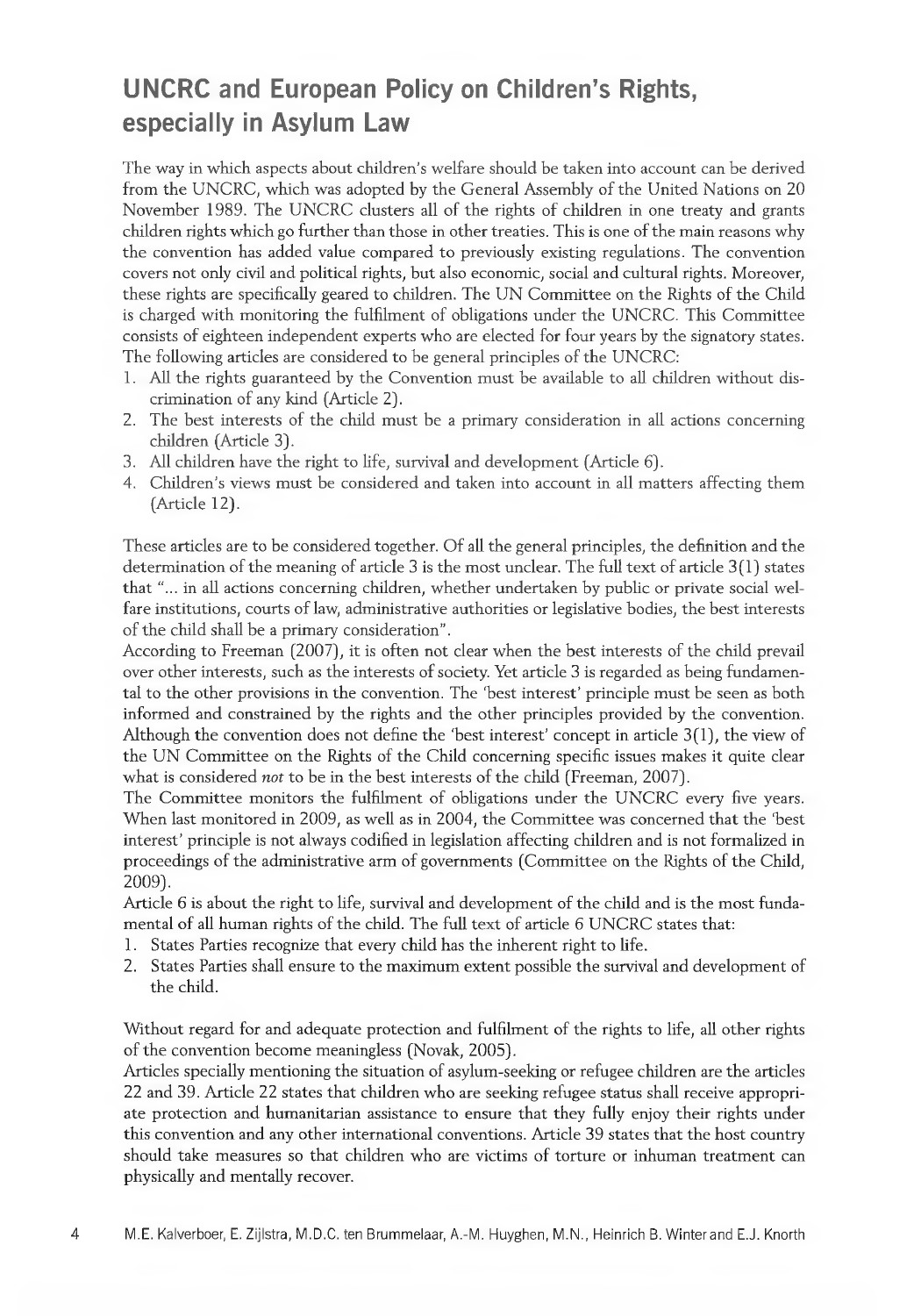The EU explicitly stresses that children's rights and meeting children's basic needs is an integral part of its internal and external policy. As part of this policy, on 4 July 2006, the European Commission issued a document, entitled *Towards an EU Strategy on the Rights of the Child.* In this document, the Commission presents a long-term vision and strategy relating to children's rights, emphasizing the importance of compliance with the provisions of the UNCRC (Commission of the European Community, 2006], In 2007, the Commission presented its *Green Paper on the future Common European Asylum System* (CEAS). Harmonization of refugee and asylum policy and the establishment of common standards for this purpose is the main topic of this green paper. The Commission stresses that several categories of asylum seekers are particularly vulnerable and therefore require extra care and attention. According to the Commission, the member states lack the capacities and expertise required to respond appropriately to the needs of vulnerable asylum seekers. The Commission explicitly refers to children as belonging to this vulnerable group and asks for attention to be paid to the development of appropriate policy (Commission of the European Community, 2007). Recently, the European parliament adopted a directive about common standards and procedures in the member states for the return of third-country nationals residing illegally in their territories. Recital 22 of this directive states that in accordance with the 1989 UNCRC article, when executing this directive the member states must put *the best interests of the child* first.

It is clear that within the EU a great deal of attention has been paid to the position of children and to children's rights. This also applies to asylum policy. However, it seems that this perspective, which gives a prominent position to the UNCRC, has not been adequately transformed into policy in several member states, including The Netherlands. The procedures on the application for asylum of children from families and unaccompanied asylum-seeking minors are still not harmonized in the various countries within the EU. In the past few years, the political climate has become more harsh and it seems to be more and more difficult to protect the rights of children who are seeking asylum in EU member states (Kalverboer & Zijlstra 2006a, 2006b; Kalverboer et al., 2008, 2009).

## **Dutch Asylum Policy and Children's Rights**

The Dutch IND decides on behalf of the Secretary of Justice whether an applicant receives a residence permit or not. In examining the situation of families, the children involved in the procedure are not automatically taken into consideration.

There are different grounds formulated in the Dutch Aliens Act 2000 on which an asylum application can be granted:

- A residence permit can be granted to a refugee that complies with the description in Article 1A of the Convention on the Status of Refugees (the Geneva Convention) concerning refugees who fear prosecution on account of religion, political belief, nationality, race or social group.
- A residence permit can be granted if the applicant runs a severe risk of being tortured when returned to their country of origin (Article 3 of the European Convention on Human Rights, ECHR).
- A residence permit can be granted for urgent reasons on humanitarian grounds, if the applicant was traumatized in the country of origin.
- A residence permit can be granted if return to the country of origin would constitute an exceptional hardship considering the overall situation there.
- A residence permit can be granted to the husband, wife or the children actually belonging to the family of the applicant, if they entered The Netherlands at the same time or within a period of three months after the applicant did so.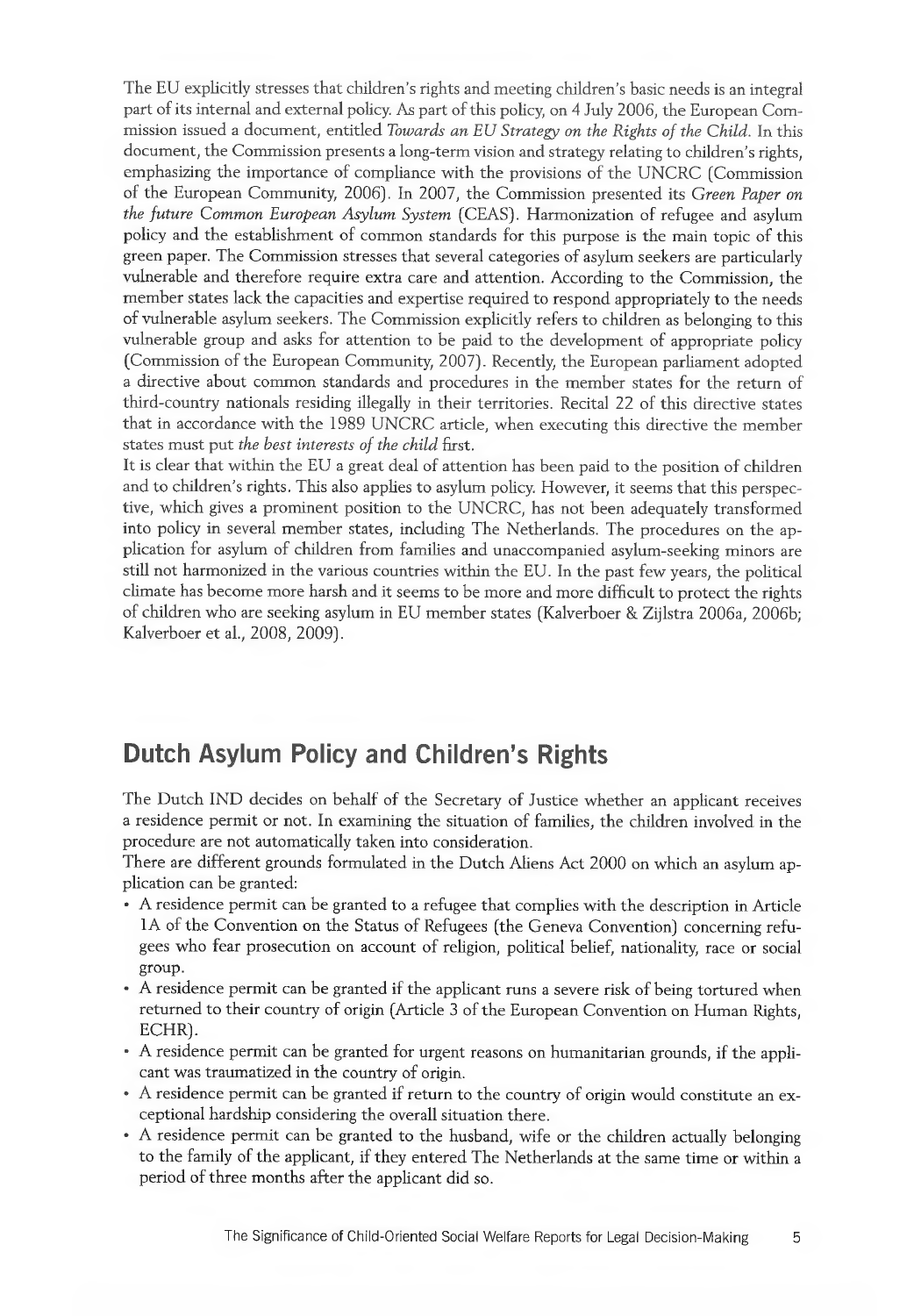The applicant has to set out how his/her application meets these criteria. If the application is successful, a residence permit is granted by the IND. If not, the applicant can lodge an appeal to the judiciary. If the judiciary agrees with the IND, a last appeal to the Administrative Division of the Council of State is possible. If the judiciary disagrees with the IND, the IND has to take the judgement of the judiciary into account. The process of application and appeal can run anywhere from six months to many years. This is because if a permit is refused on one of the grounds mentioned in the Dutch Aliens Act 2000, a new application can be made on one of the other grounds mentioned. As a result, it is highly unpredictable how long the whole procedure will take. For children in a family this often means that when there is a final negative decision, they will have lived in The Netherlands for many years and are more or less adapted to Dutch society. The families' younger children were often born in The Netherlands.

As to EU legislation, The Netherlands has a monistic system, which means that the directives adopted by the European Parliament stressing that attention should be paid to children's rights as stated in the UNCRC are meant to be incorporated in the Dutch asylum system. According to the Dutch government, the UNCRC, including the 'best interest' principle, is applied in the asylum law and procedures. According to several NGOs, this is not the case (Defence for Children, 2006; Unicef, 2009).

## **The BIC Questionnaire**

The Best Interest of the Child Questionnaire (BIC-Q) has been designed for 'environmental' diagnostics. It measures the prospects of children from asylum-seeking families in different places of residence as regards the implementation of the provisions referred to in the UNCRC (Kalverboer & Zijlstra, 2006a, 2006b, 2008; Kalverboer et ah, 2009). With the development and application of the BIC-Q, we have attempted to provide solicitors with a tool to include information on children's rights in the legal asylum procedure. With the BIC-Q we intend to give particular significance to the UNCRC key concepts 'Best interests of the child' (art. 3 [1 ]) and the 'Right to life and development' (art. 6[2]). This means that it is in the child's best interests to have a healthy development into adulthood and it implies a healthy rearing environment for the child which is adapted to its developmental needs.

With the BIC-Q it is possible to describe the quality of the child-rearing situation and social context in the host country and to compare it with the expected future situation in the home country of the child. The questionnaire encompasses a list of fourteen environmental conditions concerning family and society. If the quality of several conditions in the child-rearing situation is insufficient over a longer period of time, this contributes to the vulnerability of the child (Rutter & Caprara, 1995) and frequently leads to developmental or social problems, implying that the child's best interests and rights to development could be violated. For every condition of the questionnaire, it is possible to determine which specific article of the UNCRC, in addition to articles 3 (1) and 6 (2), might be threatened if the quality of the condition in the child's rearing situation is insufficient (Kalverboer et al., 2008, 2009).

## **Assessment with the BIC-Q**

Since 2005, the project specialists' team receives requests from lawyers from all over the country dealing with asylum applications and appeals. Lawyers use reports produced by the team as evidence in the legal proceedings. There are several questions lawyers usually ask the team to address: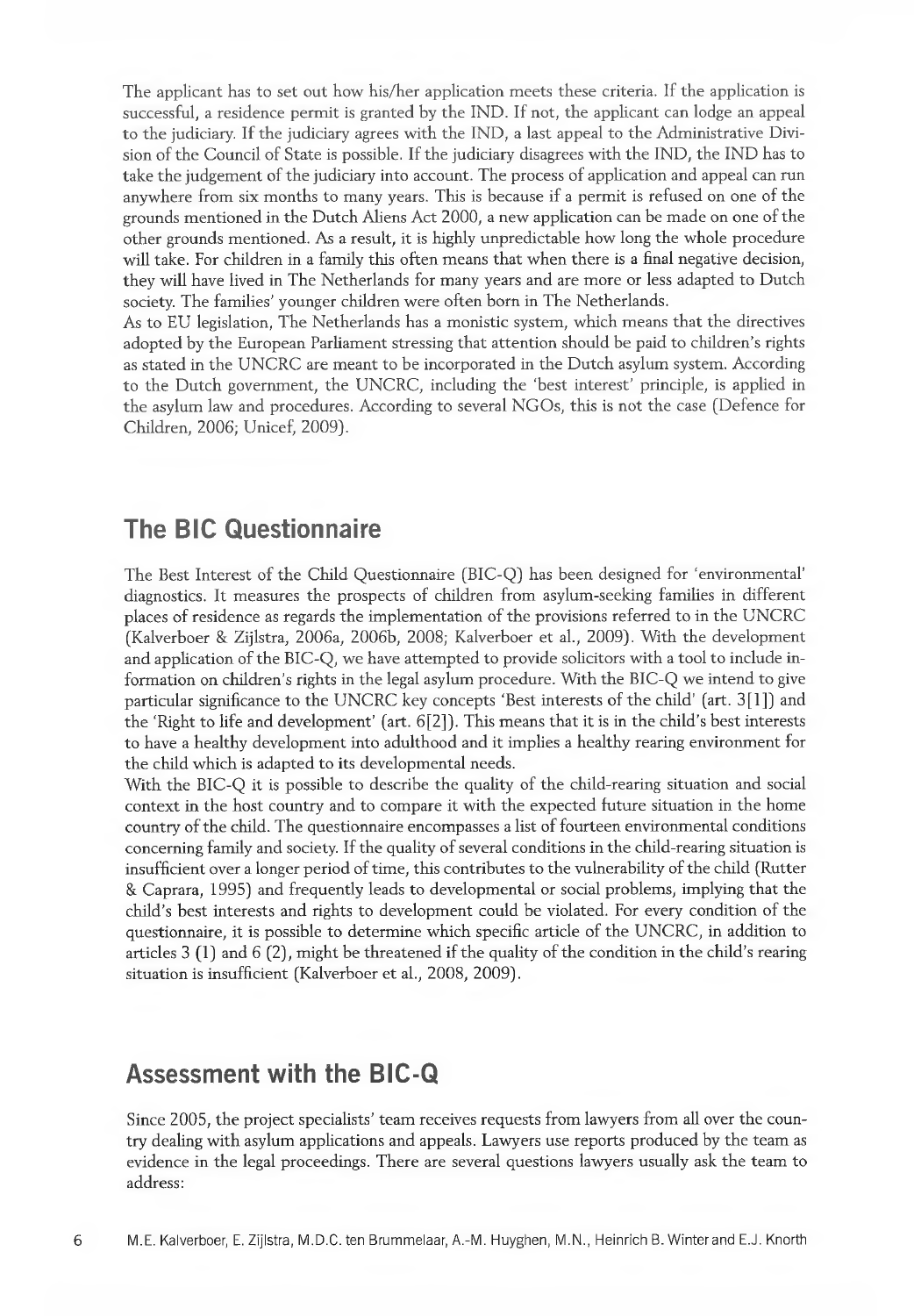- 1. What effect do the prospects of the family have on the development of the child if they are sent back to their home country?
- 2. Will the child be able to adapt to the situation in the home country after staying in The Netherlands for so long?
- 3. Are there other problems that affect the prospects of the child in the home country such as family, cultural or gender problems?
- 4. Which children's rights will be compromised should the child and its family be sent back to their home country?

In the case of Isatu and her aunt, her lawyer asked the team how it would affect Isatu if she had to return to Sierra Leone with her aunt or if she would have to live in a foster family in The Netherlands without her aunt.

## **Assessment of Children and Families**

To answer the lawyer's questions, the team always work in twos and examines the possible presence of emotional and behavioural problems of the children involved and the conditions for development in the social environment available. The team concentrates on the assessment of developmental problems of children, the quality of the rearing situations they grow up in related to the problems of their parents and the social circumstances. If there is a suspicion that a child or its caretaker is severely traumatized, the suggestion will be that further specialist assessment and treatment is necessary.

The assessment is based on (clinical) interviews, self-report measures and reports of treatments by the various family members (Kalverboer et al., 2009). Mostly, the children and their parents are visited in their own homes or caravans at the asylum seekers' centres. The team members observe them and speak with parents and children together and separately. Seeing asylum seekers in their own environment gives extra information about their lives and circumstances. When they are at ease, there is less of a need for them to put up a fagade, which often gives an unsound impression of their circumstances. The children's teachers are also interviewed and the children are observed in their classroom. As many different views as possible on the children's and family's problems and their living circumstances are collected in order to arrive at a professional diagnosis. According to Stevens and Vollenberg (2005), this is the best way to overcome the problem related to different informants providing different views. In this way, all reports on the children and their situation provided by the lawyers are gathered and supplemented by information from psychologists, psychiatrists or counsellors who have treated the children or parents (Kalverboer et al., 2009).

To collect data, Isatu and her aunt were visited at the asylum centre they lived in at the time. The team spoke with Isatu (cf. Article 12 UNCRC) and her aunt together and separately and asked them to complete the scales. The team wanted to hear from them, and especially from Isatu, about their current living circumstances, what they expected if they returned to their home country, Sierra Leone, and which decision in the asylum law procedure concerning May should in their view be taken. Isatu's school teacher was contacted to get information about her performance and behaviour at school. Information from the lawyer about the legal procedure was received together with data from Amnesty International and the Dutch Ministry of Foreign Affairs concerning the political and social situation for women in Sierra Leone.

Often concrete information about the situation in the home country is not available. To nevertheless obtain an idea of the situation, the team uses available sources such as official country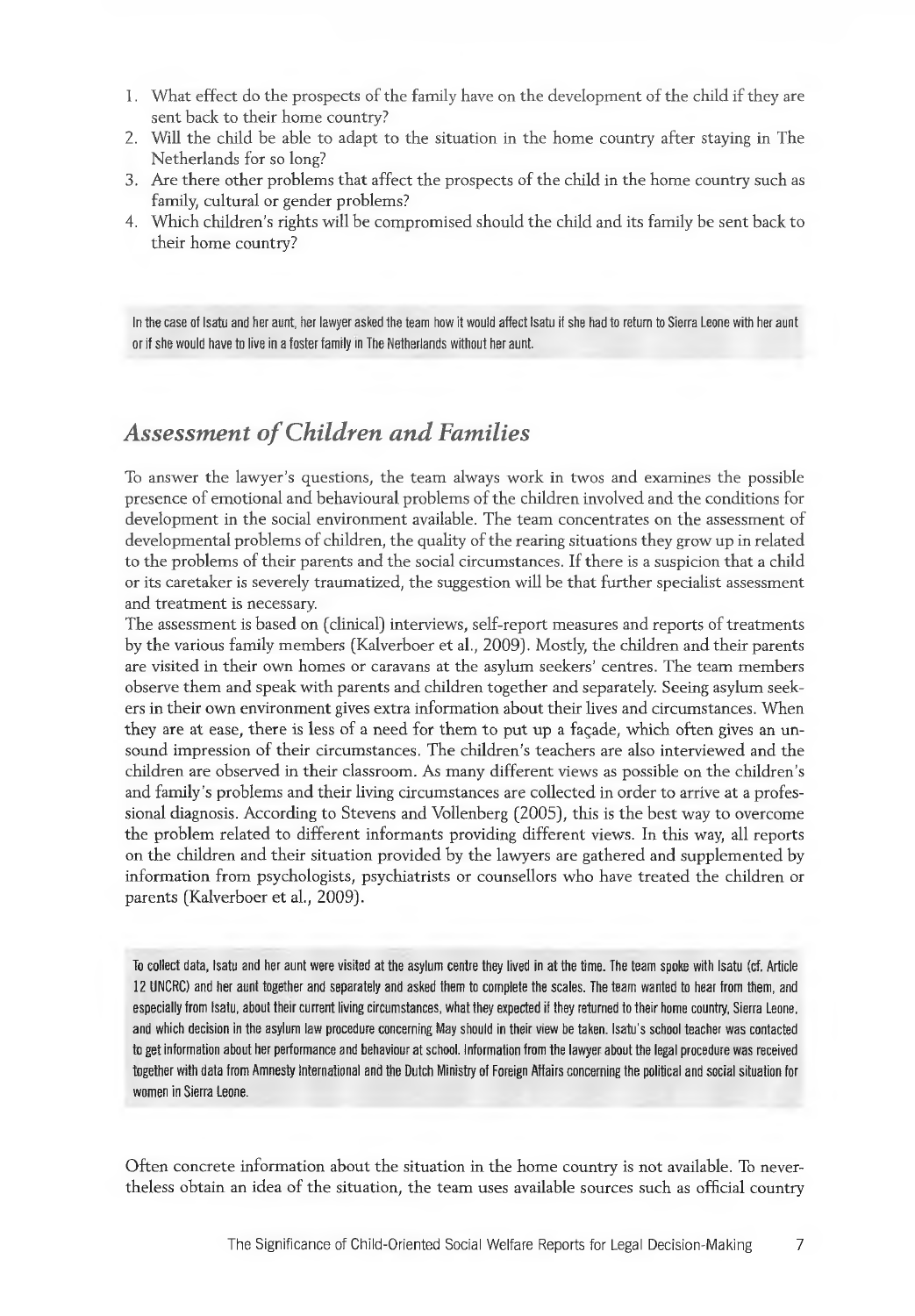### Expected situation of Isatu according to the BIC-Q: decision alternatives

| <b>Overview per condition</b> |                                                                          | Expected situation if Isatu stays in the<br>Netherlands in a foster family and aunt May<br>returns to Sierra Leone |                               | Expected situation if a residence permit<br>is granted to aunt May and both Isatu and<br>aunt May stay in the Netherlands |                                     | Expected situation if a residence permit is<br>refused and both Isatu and aunt May return<br>to Sierra Leone |                              |
|-------------------------------|--------------------------------------------------------------------------|--------------------------------------------------------------------------------------------------------------------|-------------------------------|---------------------------------------------------------------------------------------------------------------------------|-------------------------------------|--------------------------------------------------------------------------------------------------------------|------------------------------|
|                               | Is the quality of the condition sufficient?                              | Yes/No/?                                                                                                           | Violation of UNCRC provision* | Yes/No/?                                                                                                                  | <b>Violation of UNCRC provision</b> | Yes/No/?                                                                                                     | Violation of UNCRC provision |
| Family                        | Adequate physical care                                                   | Yes                                                                                                                |                               | Yes                                                                                                                       |                                     | No                                                                                                           | Art. 26, 27 UNCRC            |
|                               | Safe physical environment                                                | Yes                                                                                                                |                               | Yes                                                                                                                       |                                     | N <sub>0</sub>                                                                                               |                              |
|                               | Affective atmosphere                                                     | $\ddot{?}$                                                                                                         |                               | Yes                                                                                                                       |                                     | $\overline{\mathcal{L}}$                                                                                     |                              |
|                               | Supportive, flexible child-rearing structure, adapted<br>to the child    | Yes                                                                                                                |                               | Yes                                                                                                                       |                                     | $\mathbb{N}^0$                                                                                               |                              |
|                               | Adequate examples by parents                                             | $\ddot{?}$                                                                                                         |                               | Yes                                                                                                                       |                                     | $\overline{1}$                                                                                               |                              |
|                               | <b>Interests</b>                                                         | Yes                                                                                                                |                               | Yes                                                                                                                       |                                     | N <sub>0</sub>                                                                                               |                              |
|                               | Continuity and stability in upbringing conditions,<br>future perspective | No.                                                                                                                | Art. 9 UNCRC<br>Art. 8 EHCR   | Yes                                                                                                                       |                                     | N <sub>0</sub>                                                                                               |                              |
| Society                       | Safe wider physical environment                                          | Yes                                                                                                                |                               | Yes                                                                                                                       |                                     | N <sub>o</sub>                                                                                               | Art. 37 UNCRC                |
|                               | Respect                                                                  | Yes                                                                                                                |                               | Yes                                                                                                                       |                                     | No                                                                                                           |                              |
|                               | Social network                                                           | N <sub>0</sub>                                                                                                     |                               |                                                                                                                           |                                     | N <sub>0</sub>                                                                                               |                              |
|                               | Education                                                                | Yes                                                                                                                |                               | Yes                                                                                                                       |                                     | N <sub>0</sub>                                                                                               | Art. 28, 29, 31 UNCRC        |
|                               | Contact with peers or friends                                            | Yes                                                                                                                |                               | Yes                                                                                                                       |                                     | No                                                                                                           | Art. 31 UNCRC                |
|                               | Adequate examples in society                                             | Yes                                                                                                                |                               | Yes                                                                                                                       |                                     | No                                                                                                           |                              |
|                               | Stability in life circumstances, future perspective                      | No                                                                                                                 | Art. 9 UNCRC<br>Art. 8 EHCR   | Yes                                                                                                                       |                                     | N <sub>0</sub>                                                                                               |                              |

\* UNCRC articles. Art. 9: right to family life; art 26: right to medical care; art. 27: right to sufficient living circumstances; art. 28: right to education; art. 29: right to suitable education; art. 31: right to leisure to protection against inhuman treatment.

EHCR articles. Art. 8: right to family life.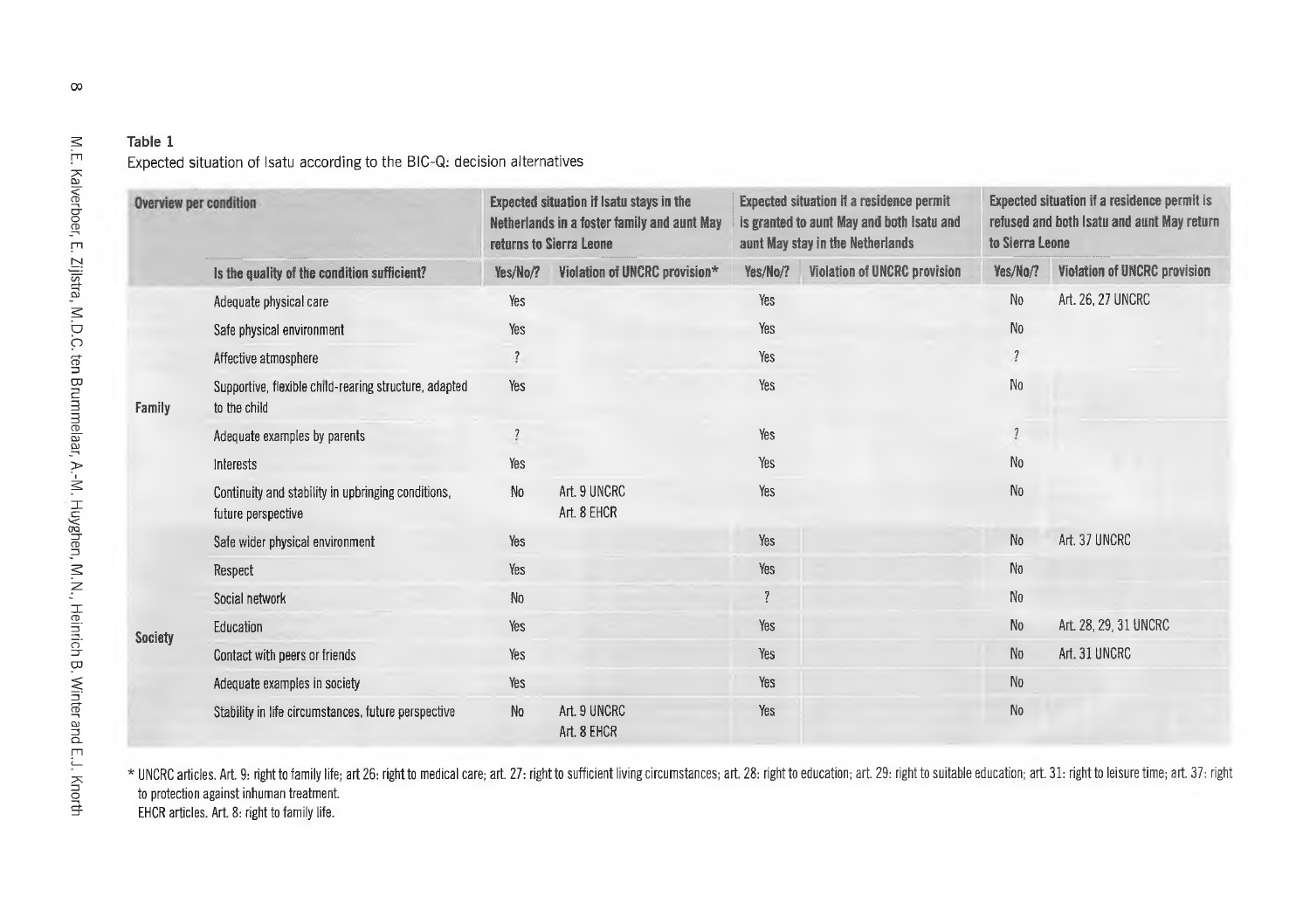reports and information from Amnesty International or non-governmental children's rights organizations such as Defence for Children International and Unicef.

A professional estimation or prognosis is given based on all the collected information as input for the BIC-Q concerning the developmental prospects of a child as regards the availability of the provisions referred to in the UNCRC. Explicit attention is paid to the question as to how a child will be affected by being sent back to its home country (Kalverboer et ah, 2009). Because a report based on the BIC-Q will always mention the children's and human rights that might be compromised in different situations or places of residence, lawyers can easily submit the reports in the legal procedure.

## *Decision Alternatives*

If judicial or administrative decisions concerning the developmental perspectives of the child are reached in line with the UNCRC, the environment that provides the child with the best opportunities for survival and development  $-$  this means the best conditions for upbringing  $$ should be chosen (arts. 3(1) and 6(2) UNCRC). In addition to this, the child's opinion should be sought and considered in the decisions to be made (art. 12 UNCRC). In the decision-making procedures, children are therefore to be treated as equals (art. 2 UNCRC).

As part of the process to fulfil these conditions, a systematic comparison has to be made between different places of residence which are relevant for consideration as decision alternatives. An example, formatted according to the BIC-Q model, is given in Table 1. It shows three decision alternatives that were relevant in the case of May and Isatu. The box below offers an explanation of the alternatives.

#### **Decision alternatives in the case of May and Isatu**

a. Permanent residence for Isatu and her aunt in The Netherlands

If her aunt were to receive permission to stay in The Netherlands, we could expect that most of the environmental conditions in the questionnaire sections Family and Society would be fulfilled. The threats to those conditions in the present situation mostly seem to be the result of the inadequate living circumstances in the asylum centre, including the insecurity, fear and stress experienced. They would gain a clear perspective of their future, an income to provide for their living, a house to live in, education for Isatu, and continuity and stability in their daily life. The fear of being removed again would disappear and the insecurity both have experienced since leaving Sierra Leone would finally come to an end. Isatu's aunt would be able to develop the 'emotional space' needed to relate to Isatu, and would be able to support her emotionally, allowing them to build a life together. Both Isatu and her aunt May need psychological help to overcome their experiences of insecurity and fear over the past years.

#### b. Aunt May goes back to Sierra Leone, Isatu stays in The Netherlands

If it were to be decided that May should return to Sierra Leone alone, Isatu and her aunt would be separated. May is Isatu's only care provider following after the death of Isatu's mother five years ago. Isatu would lose her care provider; the only person in the world she trusts and the only person who is like a mother to her. Isatu would have to live in a children's home or in a foster family. Breaking the bond between Isatu and her aunt could threaten Isatu's development (threat to conditions 3 [affective atmosphere], 7 [continuity and stability in upbringing conditions, a perspective Isatu's future] and 14 [continuity and stability in life circumstances!; threat to Article 9 and Article 8 ECHR).

c. Isatu and May both go back to Sierra Leone

Because her aunt declared that she would not return to Sierra Leone without Isatu (the b. alternative) as she had promised her sister that she would take care of Isatu, another possibility is that if she were removed from The Netherlands she would take Isatu with her. Sierra Leone is still not safe for two women without any relatives or acquaintances and without means to support themselves. Although new laws were introduced in Sierra Leone in 2006, sexual violence, gender- based violence and domestic violence occur frequently. Not much improvement is booked in the prevention of female circumcision. In trying to survive, Isatu's aunt would lack the energy and time to care for and bring up her niece. Isatu would probably have to help support the two of them and would not go to school (threat to conditions 1 [adequate physical care], 2 [safe physical environment], 3 [affective atmosphere], 6 [interestl, 7 [continuity and stability in upbringing conditions, a perspective of the future], 8 [safe physical wider environment], 10 [social network] and 11 [education]; threat to Articles 26, 27, 28 and possibly 37 UNCRC).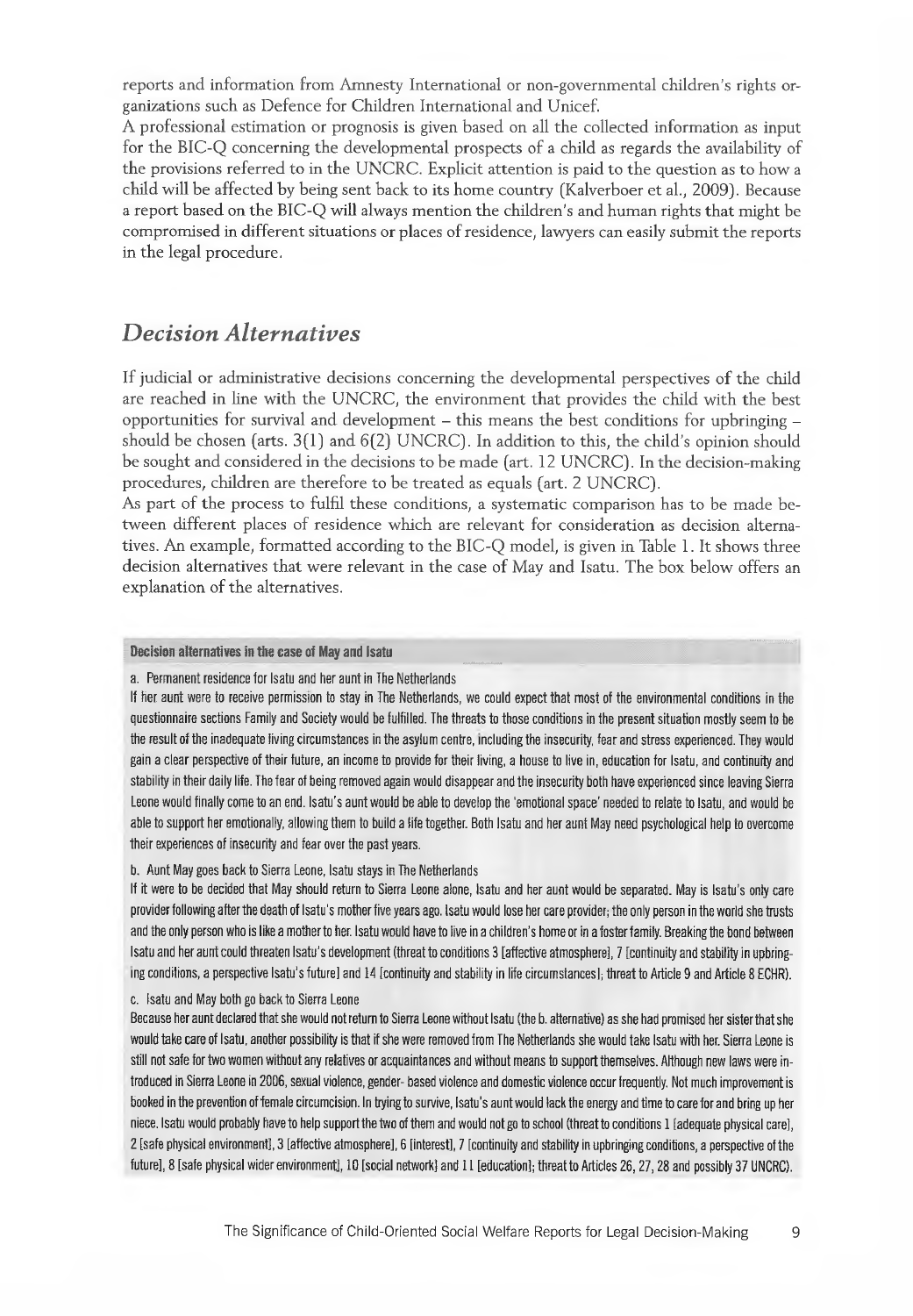# **Preliminary Research**

## *Method*

The BIC questionnaire was applied to 70 families with children, most of whom had lived in asylum centres in The Netherlands for a period of at least five years. The initial selection of these families was based on the recommendations of lawyers who represented them. These professionals thought that their clients would have minimal prospects of obtaining a residence permit. At the same time, they were of the opinion that these families deserved to receive a permit because of family problems, social and political aspects, developmental problems of the children and/or unfavourable prospects in the home country.

After permission from the families, the specialist team visited each family in its own environment and prepared a BIC-Q-based report. The reports were included in the documents that were presented by their solicitors to support the cases. Next, after the trial, the research team received the minutes and the ultimate rulings on the cases. A content analysis was applied to these documents, focusing on four questions (see Appendix for an example of the analyses of decisions in two case studies) :

- Were the reports mentioned in the minutes of the trial?
- Were the assessments of the situation of the child and its rearing and the social circumstances accepted as valid and reliable information?
- Were these evaluative assessments taken into account in deciding on the case?
- Did the topical UNCRC articles referred to in the report have an impact on the decision made by the IND?

### Table 2

Judgement on the quality of the upbringing conditions for Isatu and the UNCRC provisions to be violated

| Upbringing conditions for Isatu to be expected: | if May returns to Sierra<br>Leone and Isatu stays<br>in the Netherlands | if both May and Isatu<br>stay in the Netherlands | if both May and Isatu<br>return to Sierra Leone |
|-------------------------------------------------|-------------------------------------------------------------------------|--------------------------------------------------|-------------------------------------------------|
| <b>Quality level to be expected</b>             | <b>Moderate</b>                                                         | Good                                             | Insufficient                                    |
| UNCRC provisions that might be violated if the  | Art. $3.1$                                                              |                                                  | Art. $3.1$                                      |
| quality of the child's rearing situation is not | Art. 6.2                                                                |                                                  | Art. 6.2                                        |
| provided for                                    | Art. 9                                                                  |                                                  | Art. 12                                         |
|                                                 | Art 12                                                                  |                                                  | Art. 26                                         |
|                                                 | (Art 8 EHRM)                                                            |                                                  | Art. 27                                         |
|                                                 |                                                                         |                                                  | Art. 28                                         |
|                                                 |                                                                         |                                                  | Art. 29                                         |
|                                                 |                                                                         |                                                  | Art. 31                                         |
|                                                 |                                                                         |                                                  | Art. 37                                         |

A report consists of accounts of the children's developmental situations, the family circumstances, the social, economic and political situation plus accompanying letters.

The report provides further substantiation of the conclusions and information mentioned in the accompanying letters about the developmental conditions present in the situation in which the child is growing up in The Netherlands and what the developmental conditions in the child's country of origin would be. In the report, the family circumstances as well as the social, economic and political situation in the home country are taken into account. The point of departure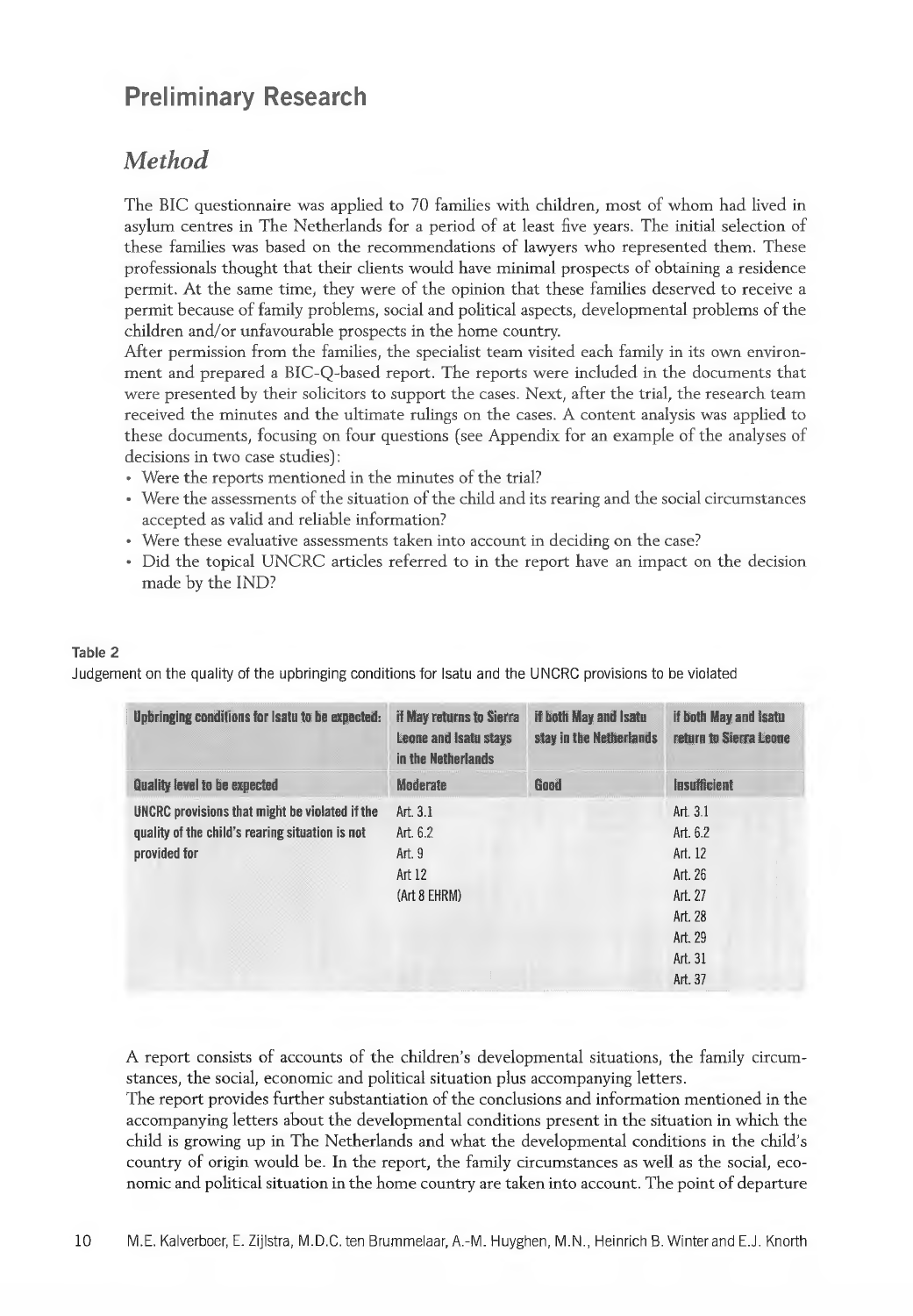is that if there is no concrete information about the direct living conditions of the child in its country of origin, it is not in the best interests of the child's development to send it back to a situation in which it is unknown whether the child would find shelter, food and drink and can go to school. The report indicates which (further) assessment and treatment of the family members is necessary and states which articles of the UNCRC and ECHR might be contravened if the child has to return involuntarily to its country of origin (Kalverboer et al., 2009).

As a way of illustrating our method, we include Table 2. The table presents a comprehensive conclusion concerning the quality of three alternative situations for upbringing in the Isatu case. The box below the table offers further explanation.

Based on the interviews with May and Isatu, the background information supplied by the lawyer, the information about the educational performance and prospects at school given by Isatu's teacher and the information about the human rights situation in Sierra Leone, a report was written which was used by their lawyer in the procedure. The report stated that the development of Isatu as well as the prospects of her aunt were protected best if both she and her aunt were allowed to stay together in The Netherlands. Statements were based on the assessment that in the event of the residence permit for Isatu's aunt being rejected, there would be a violation of articles 3(1), 6(2). 9,12,26, 27,28,29,37 of the UNCRC and article 8 of the ECHR.

## *Results*

Welfare reports on the future prospects of children and their families were written in 70 cases and submitted as court documents in the asylum procedure. In all cases, it was recommended that the family be granted a residence permit. Figure 1 shows the outcome of these efforts.



### **Figure 1**

Social welfare reports and the course of the procedures in question

In 61 cases (87%), the reports were taken into account in the procedure (see Figure 1). These cases were repeat applications, with the report being accepted as fresh evidence, or applications in which the reports served to provide more detailed grounds in the procedure.

In 31 cases (44%), either no final decision has been made to date or the solicitors have not yet informed the team about it. Until now, in nine cases it is still not clear whether the solicitor submitted the report in the procedure, because the solicitor in question has not given the researchers this information, in spite of repeated requests.

In 30 of these cases (43%), either temporary or permanent residence was granted. In 18 of these cases, the families' appeals were lodged under the one-off regulation of the Aliens Act. With respect to these cases, we have not yet been able to ascertain whether or how the welfare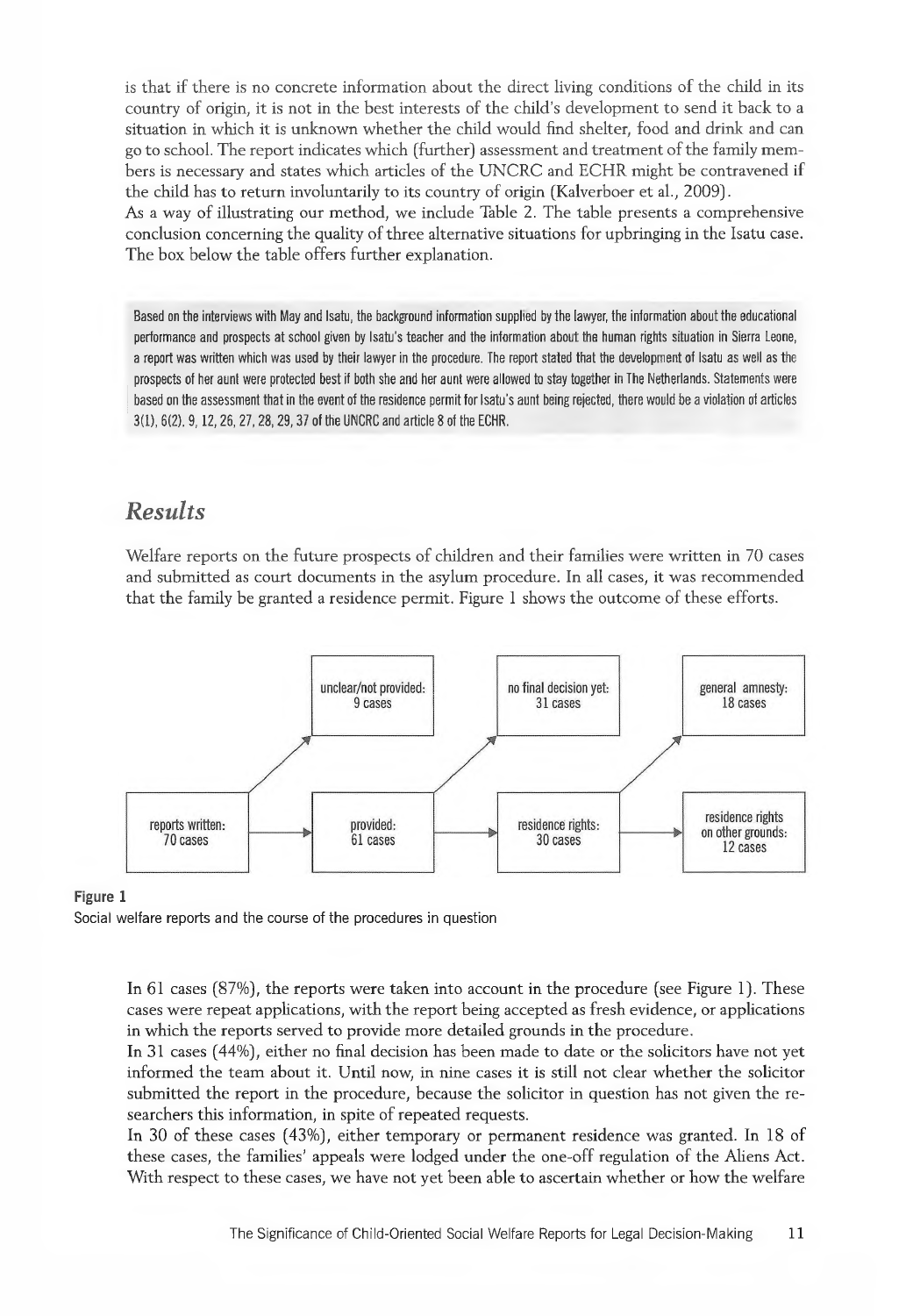reports had any influence on the decision to grant residence rights. However, we do know that on the basis of the reports, these cases were considered eligible for a second application. For these repeated applications were *solely* based on the existence of the reports as being 'new facts' to consider.

In the other 12 cases, residence rights were granted on other grounds. The minutes of the internal discussions of these cases by the IND were provided on request and examined.

These documents reveal that the welfare reports were a significant factor in the decision-making process. In several cases, the reports were specifically referred to in the minutes in relation to the decision made, for example, under the heading 'core considerations'. From the minutes of the cases in which the reports were not mentioned, it can also be deduced that the initial position taken by the Medical Assessment Section of the IND was influenced by the welfare reports. The recurring theme in these cases is that the reports provided leverage to review the file and reconsider the claim. A striking point is that in several cases explicit references were made to the information contained in the reports without specifically referring to it. UNCRC provisions were not mentioned in the minutes even once, although they certainly played an important role in the reports.

Our analysis suggests that when allowing a principal's claim, the IND uses the information about the children and their developmental prospects to further substantiate their decision. In the files we studied, the information was evidently a decisive factor, for example, in establishing the presence of humanitarian reasons, a distressing situation, or even in ascertaining medical grounds.

In May 2007, the specialist team reported to the lawyer representing Isatu and her aunt that based on articles 3(1) and 6(2) of the UNCRC and the other articles mentioned (articles 9,12,27,28, 29,31 and 37 UNCRC and article 8 ECHR) it would be in favour of Isatu and her aunt that May should receive permission to establish a life in The Netherlands. Such a decision would otter Isatu (also in her own view, art. 12) the best conditions for development and therefore would be in her best interests (art.3). In the same month, the lawyer started a new judicial procedure concerning Isatu's aunt and brought the welfare report into the legal procedure. In June 2009, the IND had still not decided on the case of Isatu's aunt. Isatu and her aunt still live in uncertainty. If the IND decides negatively on the case, the lawyer will take the case to a court of law for a judicial decision.

## **Discussion and Conclusion**

All European Union member states have ratified the UNCRC. The European Union policy on asylum law stresses that special attention should be paid to children's rights as presented by the UNCRC. Still, most European Union member states consider a restrictive asylum policy to be more important than the application of the UNCRC. As long as there is such a huge discrepancy between the European Union policy and the policies of the different member states, the ratification of the UNCRC is not being taken very seriously.

The creation of the BIC-Q constitutes an attempt to give children's rights a place in Dutch asylum policy. It gives substance to the key articles of the UNCRC, particularly Articles 3.1 and 6.2. The questionnaire also makes it possible to decide which *particular* children's right is infringed upon if a particular condition for upbringing is not met. This means that the relationships between Articles 3.1 and 6.2 and the other provisions of the convention can be clarified. Because all EU member states ratified the UNCRC and are legally bound to the European Union asylum policy and law, the questionnaire can be of use in the other member states as well.

In The Netherlands, as was pointed out, it takes several years before a final decision in the Dutch asylum procedure is made. As a result, in 31 of the 61 cases analysed, information about the significance of the reports in the procedure is still missing. In 18 of the remaining 30 cases, we do not have information on the effects of the reports because these were lodged under gen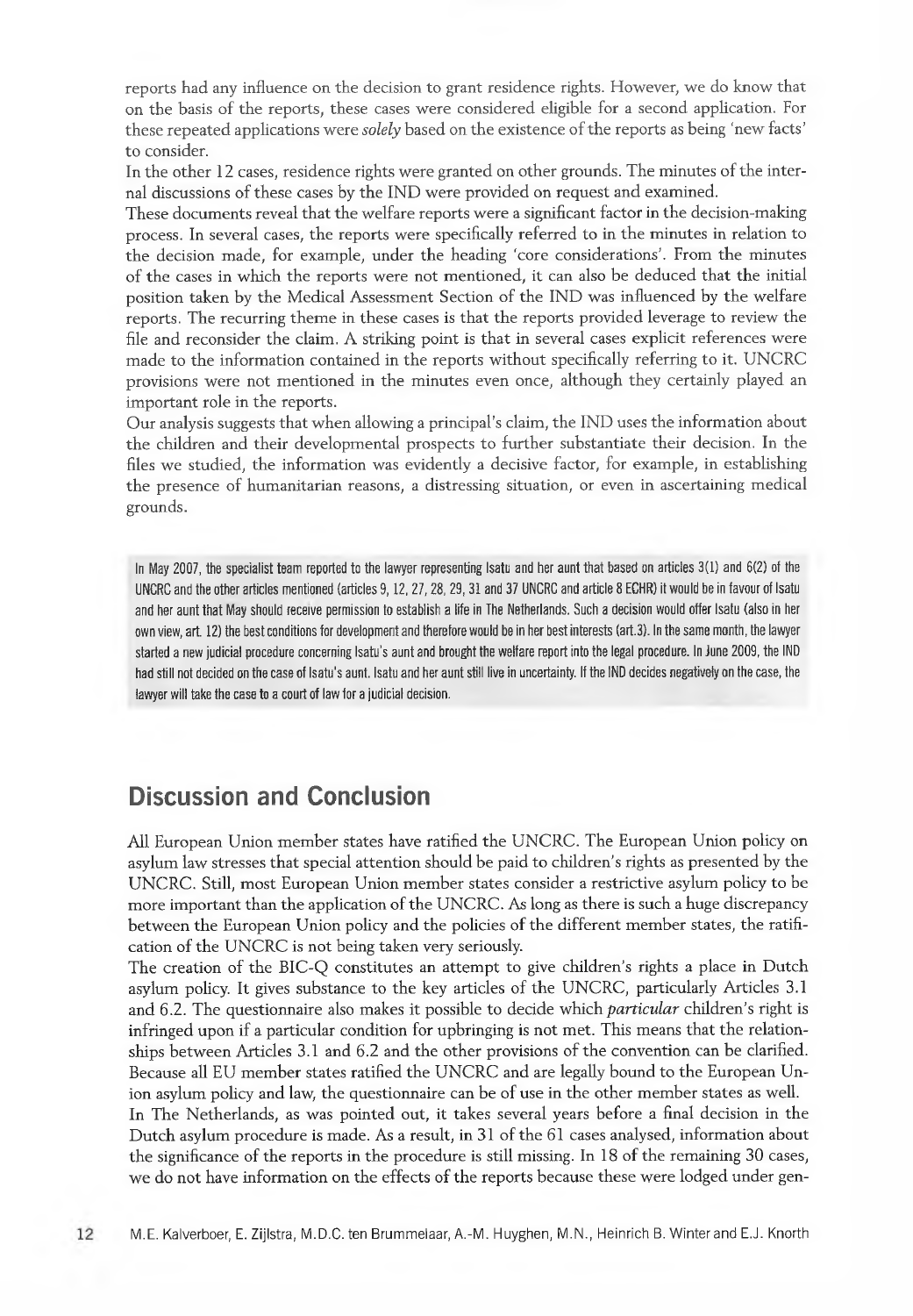eral amnesty. In the other 12 cases, the reports made a positive contribution to a child-friendly decision. It should be added that the articles of the UNCRC were not mentioned in any of the IND minutes.

The EU's view that children's rights should be included in all European areas of law is not reflected in the Dutch asylum policy. By using reports (partly) based on the BIC questionnaire in the European Union it is possible to compare member states' policies on children's developmental prospects and rights in asylum procedures. We think that this may contribute to harmonizing policies on children's rights in the EU.

In The Netherlands, there is much criticism from non-governmental organisations such as Defence for Children and Unicef on how children's rights are applied in the Dutch asylum policy (Defence for Children, 2006; Unicef / Defence for Children, 2009). When families with children apply for asylum, their interests and the interests of the government in the host country have to be weighed up. Often, the living conditions of these children are far better in the host country compared with those in their home country. As a result, if decisions in the asylum procedure were based solely on article 3(1) of the UNCRC, children would almost never be returned to their home country. But this is not the purpose of an asylum policy. As the UNCRC and the restrictive asylum policy in EU member states have contradicting intentions, it is important to consider what the status of the UNCRC in the EU's asylum policy should be and how the different articles of the UNCRC should be applied.

Because applicants in the Dutch legal system may start a new procedure based on another ground found in the Aliens Act of 2000 if a residence permit is not granted, the children involved have often lived for many years in The Netherlands before a final decision is made. Most of them have adapted well to Dutch society. A return to their 'home country' is, in the children's view, returning to an unknown, unsafe country. They do not consider the social cultural norms of the 'home country' as their own.

With this we come to a complex aspect of our study. In all the cases the lawyers supplied us with, the team advised granting the families a residence permit. All families had been living in The Netherlands for over five years and the children were rooted in Dutch society. They had developed a Western way of life with Western beliefs, values and social norms. In most cases, severe family problems and social or political problems in the home country could be expected. Some of the children had developmental problems, others had favourable prospects in The Netherlands. The professional view of the specialist team is that it is not in the best interests of children who have lived in The Netherlands for over five years and who have developed a Western identity to return to a 'home country' they themselves have no memories of and to which they are not adapted.

However, to develop our method further, we would want to study cases in which it is not obvious that a residence permit is in the best interest of the child because the child is adapted to a Western society. These cases would offer an opportunity to find out under which conditions return is acceptable. Issues about family and community roles in children's development that are related to the differences in the social and cultural norms of the host and home countries would be taken into account. Nevertheless, it is questionable whether lawyers would supply the team with such cases.

We conclude that it is still worthwhile to include reports in the asylum application on the developmental interest of the child in question and on the situation regarding children's rights in its country of origin. This could influence the decision-making process with regard to the protection of rights involved in an application for residence by an asylum seeker with a child. Similarly, it could affect the situation of an asylum seeker who has since come of age - despite the fact that the articles in the UNCRC are not explicitly referred to in the IND decisions. In at least 12 of the 70 'hopeless' cases in our study, a residence permit was granted.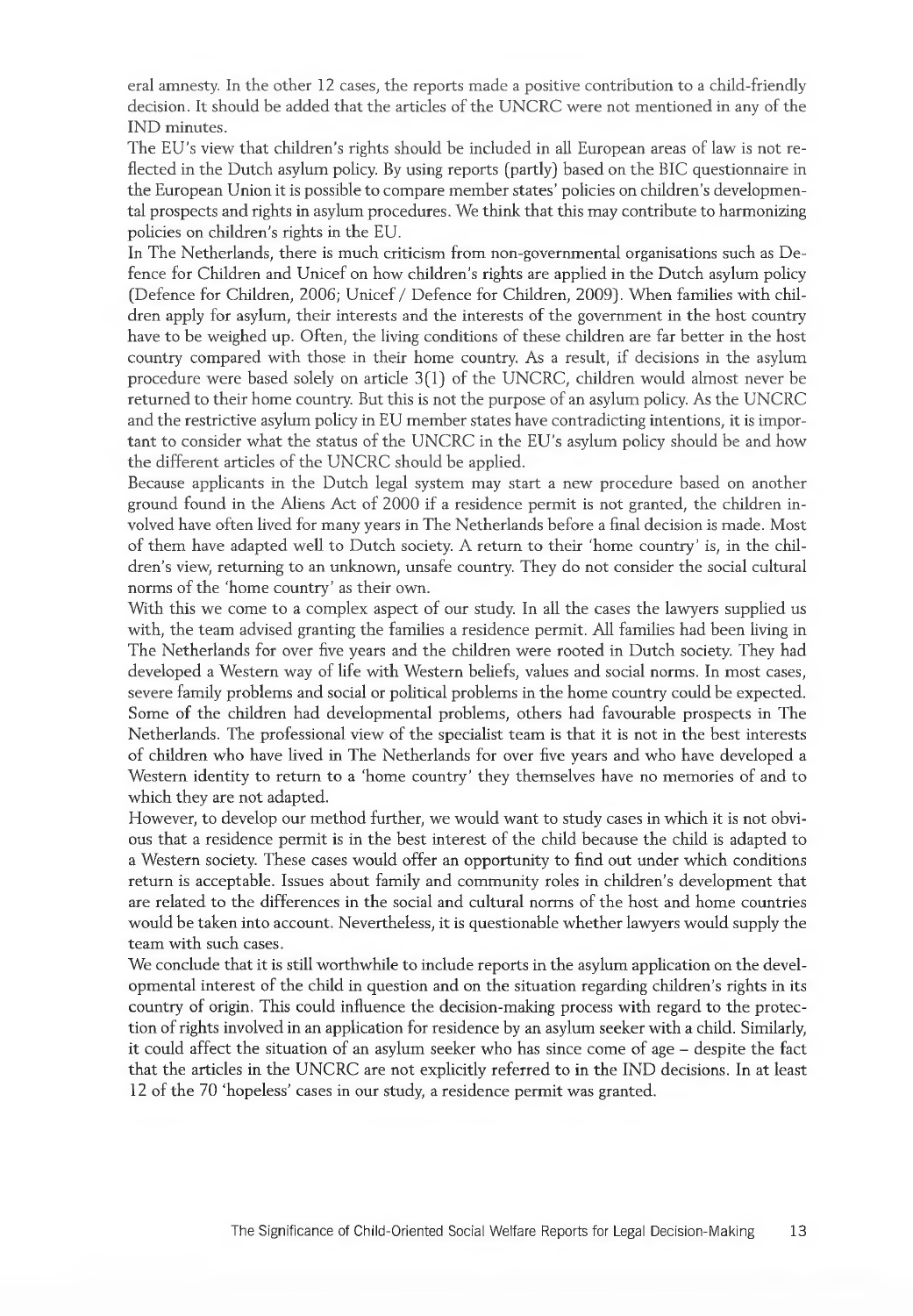#### **References**

BEAN, T. M. (2006) . *Assessing the psychological distress and mental healthcare needs of unaccompanied refugee minors in The Netherlands.* PhD Dissertation Leiden University. Rotterdam: Optima.

BEAN, T. M., EURLINGS-BONTEKOE, E. H. M., & SPINHOVEN, P. (2005) . *Alleenstaande Minderjarige Asielzoekers en de Geestelijke Gezondheidszorg [Unaccompanied Refugee Minors and Mental Health Care],* Oegstgeest, The Netherlands: Centrum '45.

COMMISSION OF THE EUROPEAN COMMUNITY (CEC) (2006). *Towards an EU Strategy on the Rights of the Child.* COM (2006), 367 final.

COMMISSION OF THE EUROPEAN Community (CEC) (2007) . *Green Paper on the Future Common Asylum System.* COM (2007), 301 final.

COMMITTEE ON THE RIGHTS OF THE CHILD (2009) . *Concluding Observations of the Committee on the Rights of the Child: The Kingdom of The Netherlands.* CRC/C/NLD/CO/3.

DEFENCE FOR CHILDREN INTERNATIONAL: WlJ WILLEN BLIJVEN (2006). *Internationale Kinder*rechten versus Nederlands Immigratiebeleid [International Children's Rights versus Dutch Immigra*tion Policies],* Amsterdam: Defence for Children.

FAZEL, M., & STEIN, A. (2003) , Mental health of refugee children; comparative study. *British Medical Journal, 327,* 134-135.

Fiske, L., & Kenny, M. (2004) , 'Marriage of convenience' or a 'match made in heaven': Lawyers and social workers working with asylum-seekers. *Australian Journal of Human Rights, 10* (1), 137- 157.

FREEMAN, M. (2007). Article 3. The Best Interest of the Child. In A. ALEN, J. VAN DE LANOTTE, E. VERHELLEN, F. ANG, E. BERGHMANS, & M. VERHEYDE (Eds.), *A commentary on the United Nations Convention on the Rights of the Child* (pp. 1-79) . Leiden: Martinus Nijhoff Publishers.

GOODMAN, R. (1994) . A modified version of the Rutter Parent Questionnaire including extra items on children's strengths: A research note. *Journal of Child Psychology and Psychiatry, 35* (8), 1483-1494.

HALLAS, P., HANSEN, A. R., STAEHR, M. A., MUNCK-ANDERSEN, E., & JORGENSEN, H. L. (2007). Length of stay in asylum centres and mental health in asylum-seekers: A retrospective study from Denmark. *BMC Public Health,* 7, 288.

HODES, M., JAGDEV, D., CHANDRA, N., & CUNNIFF, A. (2008) . Risk and resilience for psychological distress amongst unaccompanied asylum-seeking adolescents. *Journal of Child Psychology and Psychiatry 49* (7) , 723-732.

HODES, M., & TOLMAC, J. (2005) , Severely impaired young refugees. *Clinical Child Psychology and Psychiatry, 10* (2), 251-261.

KALVERBOER, M. E., & ZIJLSTRA, A. E. (2006a). *Het belang van het kind in het Nederlands recht. Voorwaarden voor ontwikkeling vanuit een pedagogisch perspectief [The best interest of the child in Dutch law. An educational perspective on conditions of child development].* Amsterdam: SWP Publishers.

KALVERBOER, M. E., & ZIJLSTRA, A. E. (2006b). *Kinderen uit asielzoekersgezinnen en het recht op ontwikkeling [Children of asylum-seeking families and the right to development],* Amsterdam: SWP Publishers.

KALVERBOER, M. E., & ZIJLSTRA, A.E. (2008). *Het belang van het kind in het Vreemdelingenrecht [The best interest of the child in Refugee and Aylum Law],* Groningen: University of Groningen, Dept of Special Needs Education and Youth Care. Download via: [http://www.rug.nl/pedok/nieu](http://www.rug.nl/pedok/nieu-ws/Orthopedagogiek/onderzoeksrapport_belang_kind_vreemdelingenrecht.pdf)[ws/Orthopedagogiek/onderzoeksrapport\\_belang\\_kind\\_vreemdelingenrecht.pdf.](http://www.rug.nl/pedok/nieu-ws/Orthopedagogiek/onderzoeksrapport_belang_kind_vreemdelingenrecht.pdf)

KALVERBOER, M. E., ZIJLSTRA, A. E., & KNORTH, E. J. (2008). Supporting legal decision-making in the best interest of the child in Refugee and Asylum Law: A model combining psychological and judicial considerations. In C. CANALI, T. VECCHIATO, & J. K. WHITTAKER (Eds.), *Assessing the 'evidence base' of intervention for vulnerable children and their families* (pp. 365-367). Padova: E. Zancan Publishing.

KALVERBOER, M. E., ZIJLSTRA, A. E., & KNORTH, E. J. (2009). The developmental consequences for asylum-seeking children living with the prospect for five years or more of enforced return to their home country. *European Journal of Migration and Law, 11* (1), 41-67.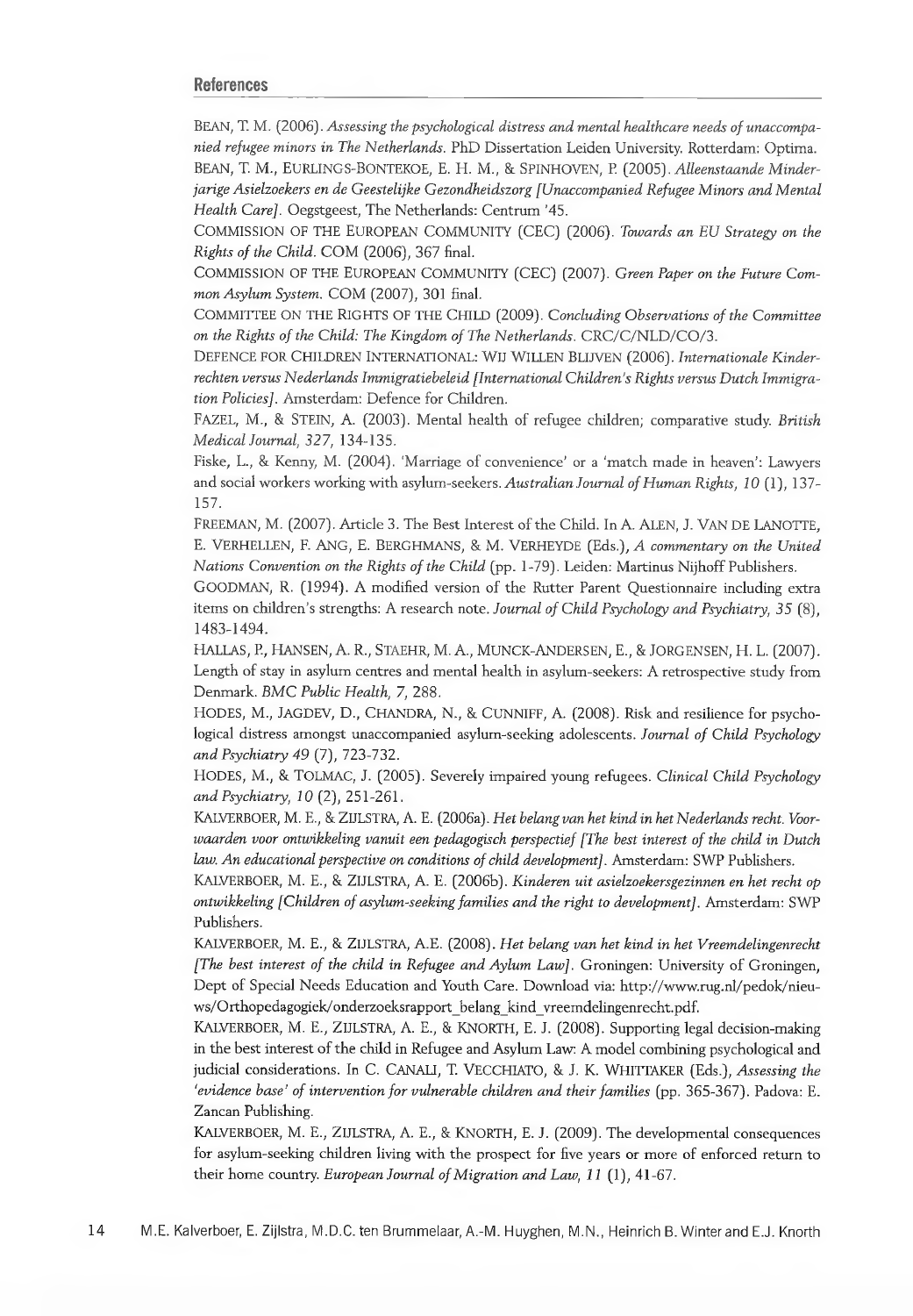KLOOSTERBOER, K. (2009). *Kind in het centrum. Kinderrechten in asielzoekerscentra [The Child at the centre. Children's rights in centres for refugees],* Leiden: Unicef / Kinderpostzegels / Centraal Orgaan Opvang Asielzoekers.

MARTIN, F., & CURRAN, J. (2007). Separated children: A comparison of the treatment of separated child refugees entering Australia and Canada. *International Journal of Refugee Law, 9* (3), 440-470.

MONTGOMERY, E., & FOLDSPRANG, A. (2005). Seeking asylum in Denmark: Refugee children's mental health and exposure to violence. *European Journal of Public Health, 15* (3), 233-237.

NOVAK, M. (2005). Article 6. The right to life, survival and development. In A. Alen, J. Van de LANOTTE, E. VERHELLEN, F. ANG, E. BERGHMANS, & M. VERHEYDE (Eds.), *A commentary on the United Nations Convention on the Rights of the Child* (pp. 1-49). Leiden: Martinus Nijhoff Publishers.

RUTTER, M., & CARRARA, G. V (1995). Individual development and social change. In M. Rutter, & D. J. SMITH (Eds.), *Psychological Disorders in Young People: Time, Trends and Their Causes* (pp. 35-66). Chichester: John Wiley and Sons Ltd.

STEVENS, G. W J. M., & VOLLEBERGH, W A. M. (2008). Mental health in migrant children. *Journal of Child Psychology and Psychiatry, 49* (3), 276-294.

TUFNELL, G. (2003). Refugee children, trauma and the law. *Clinical Child Psychology and Psychiatry, 8* (4), 431-443.

UNICEF / DEFENCE FOR CHILDREN (2009). *Jaarbericht 2009 [Annual Report 2009],* Amsterdam: Author.

#### **Author's notes**

#### **M argrite E. Kalverboer**

PhD, MSc in Remedial Education and Law, Assistant professor Faculty of Behavioural and Social Sciences, Department of Special Needs Education and Youth Care, University of Groningen The Netherlands

#### **Elianne Zijlstra**

*MSc in Remedial Education, Research associate* Faculty of Behavioural and Social Sciences, Department of Special Needs Education and Youth Care, University of Groningen The Netherlands

#### **Mijntje D.C. ten Brummelaar**

*MSc in Remedial Education, Research associate* Faculty of Behavioural and Social Sciences, Department of Special Needs Education and Youth Care, University of Groningen The Netherlands

#### Anne-Marie Huyghen, M.N.

PhD, MSc in Remedial Education and Law, Assistant professor Faculty of Behavioural and Social Sciences, Department of Special Needs Education and Youth Care, University of Groningen The Netherlands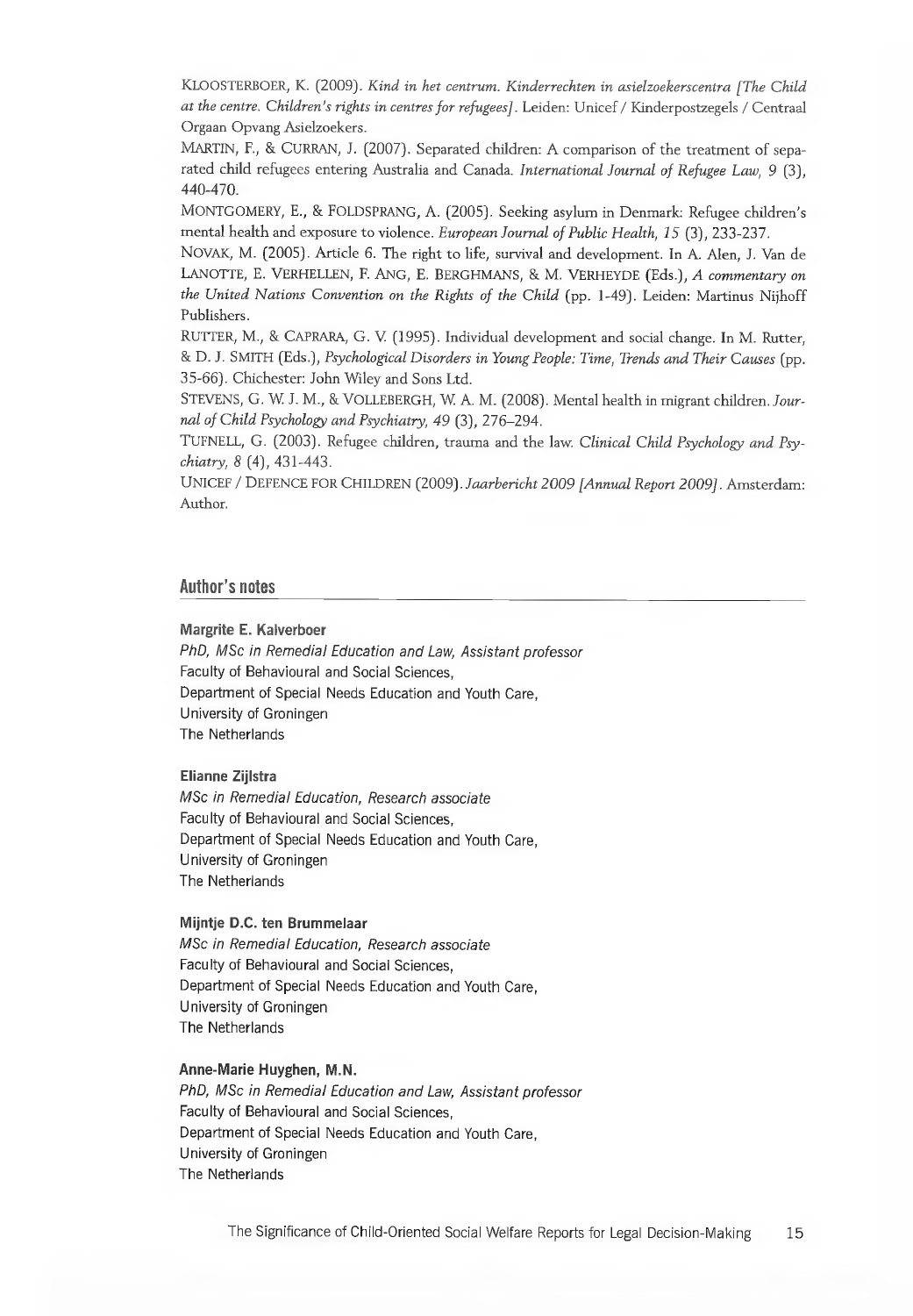**Heinrich B. Winter** *Dr. in Law, Full professor* Faculty of Law, Department of Administrative Law and Public Administration, University of Groningen The Netherlands

**Erik J. Knorth** PhD, MSc in Psychology, Full professor Faculty of Behavioural and Social Sciences, Department of Special Needs Education and Youth Care, University of Groningen The Netherlands

Author and address for correspondence: Mrs. Dr. Mr. M.E. Kalverboer, Ass. Professor University of Groningen, Faculty of Behavioural and Social Sciences Department of Special Needs Education and Youth Care Grote Rozenstraat 38 9712 TJ Groningen The Netherlands E-mail: [M.E.Kalverboer@rug.nl](mailto:M.E.Kalverboer@rug.nl)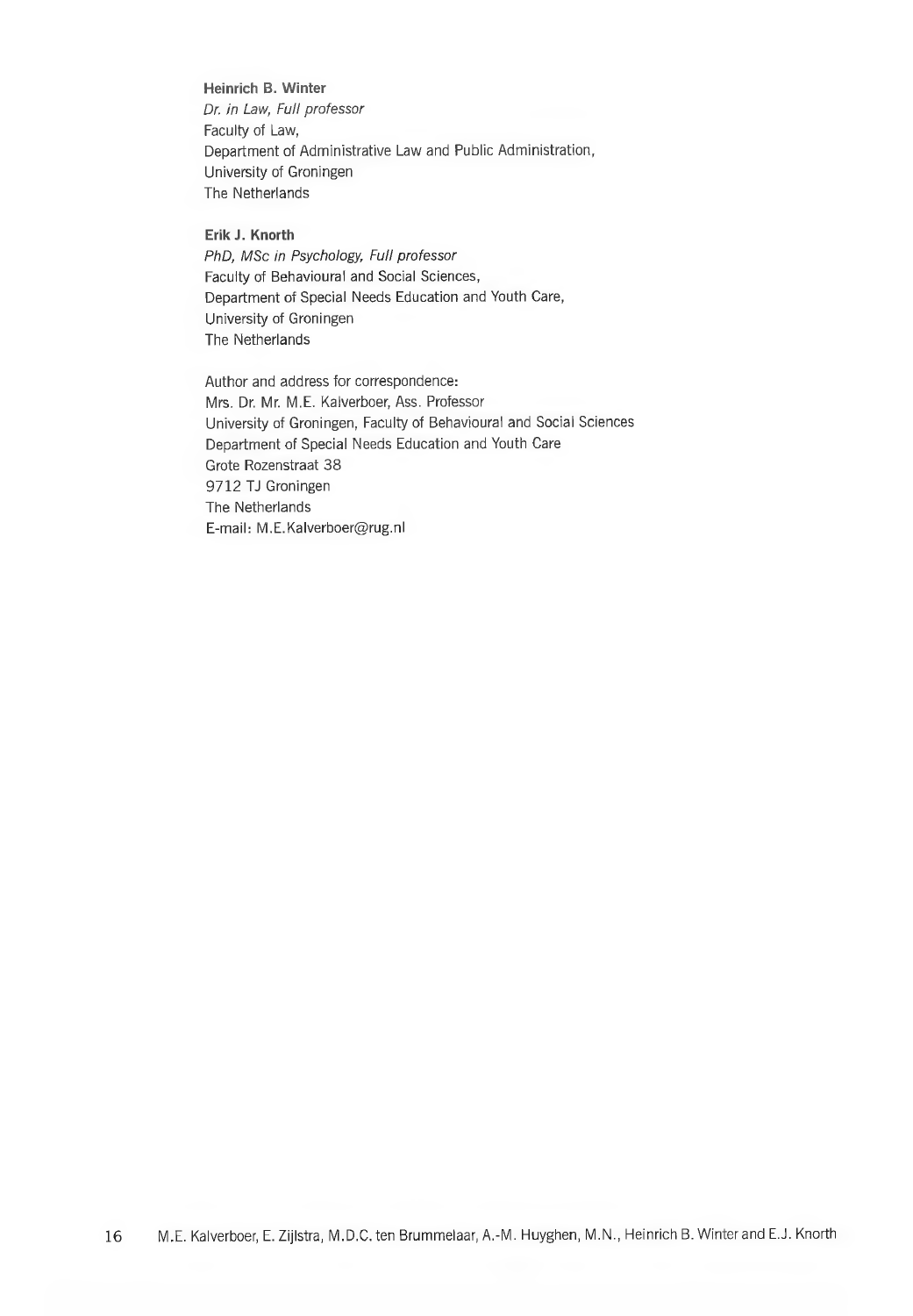# **Appendix Analyses of Decisions in Two Case Studies**

## *Case 1 Man, Woman and Nine-Year-Old Daughter from Bosnia*

### **Course of the Procedure**

The first asylum application was submitted in February 1999 and refused in June 2000. The appeal was dismissed in November 2004. In April 2005, a repeat application was submitted. In October 2006, the district court of Assen upheld the appeal (not published). A permit was granted by virtue of Article 29.1, heading and paragraph b. The undated minutes provide no information as to the date on which the permit was granted or the grounds on which the woman and daughter were granted a permit.

#### **Welfare report**

The reports written by professionals treating the father were used to document the social welfare report. The welfare report refers to these reports, indicating that the father has very severe post-traumatic stress symptoms, is suicidal and is a threat to the development of his daughter. The mother has to protect her from the father. The father cannot be treated in The Netherlands so long as there is no certainty as to his residence permit, which is a considerable source of stress for the family. Treatment in the country of origin is impossible; the father cannot return to the place where he was traumatized. The report indicates that the best interests of the child are served only by entitlement to residence in The Netherlands. Reference is made to the core articles 3 and 5 of the Convention on the Rights of the Child and also to Articles 24, 26, 27, 28 and 31.

### **Minutes**

In the minutes the following is to be found under 'Main reasons for upholding the appeal': 'The respondent could not have disregarded the Medical Assessment Section (bma) in connection with the assessment of this aggravated medical condition and the information provided by the five treating professionals. Therefore Article 4.6 of the General Administrative Law Act was applied wrongly. The aggravated situation should be regarded as fresh evidence'. (...) 'The file includes an extensive report about the daughter of the individuals in question, written by the Faculty of Behavioural and Social Sciences of the University of Groningen. Her development is seriously impeded by her father's medical condition (...)'. 'The ultimate ruling is that the psychological situation of the people in question can be regarded as life-threatening, and there is a real threat that the individual in question may end up in a position which contravenes Article 3 echr'.

### **Conclusion**

The welfare report is mentioned in the minutes under the heading 'Core grounds for upholding the appeal'. This implies that the report was an important factor in granting the father residence rights. Ultimately, the residence permit was granted by virtue of Article 29.1, heading and paragraph b, of the Aliens Act. No attention was paid to the provisions of the Convention on the Rights of the Child referred to in the report. The report provided support in regard to granting the father the permit. The child received a derivative permit.